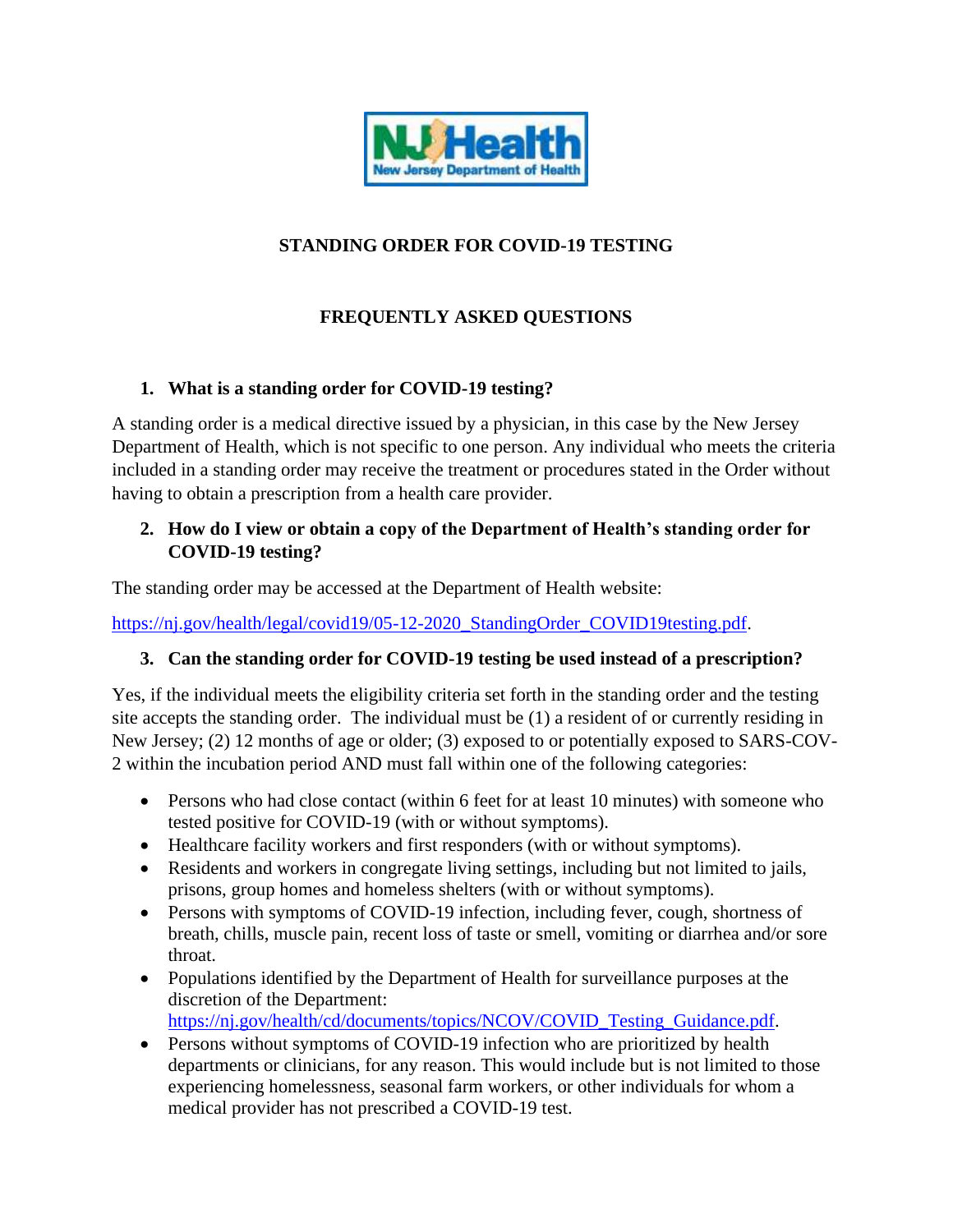### **4. How do I use the standing order/ how do I know which testing sites accept the standing order? (for individuals)**

First, it is recommended that you check with the testing site that you are planning to visit to determine if the site accepts the standing order. Certain testing sites may not be able to accept the standing order to test individuals without symptoms, may require additional information or may otherwise limit the population of individuals that they intend to service for testing. Testing sites that accept the standing order for COVID-19 testing in place of a prescription will already have access to the standing order. You may print out a copy of the standing order to bring with you to the testing site but it is not necessary to do so.

# **5. How do I use the standing order? (for testing sites)**

Make a determination if you are able to process tests using a standing order based upon what the laboratory processing the tests will accept and make sure to update this information on your website, voice recording etc.

Testing sites can use the standing order in the same way they use a prescription. Place the name the of the physician who signed the standing order as the ordering physician, collect other information from the patient as you normally do and perform the test.

### **6. Can my insurance be billed for testing under the standing order? (for individuals)**

Federal law requires insurance coverage with no out of pocket costs for COVID-19 diagnostic testing for the duration of the national public health emergency. Federal guidance notes that coverage of the COVID-19 test (and related items and services) is only required "when medically appropriate for the individual, as determined by the individual's attending health care provider." The New Jersey Department of Banking and Insurance further clarified coverage of COVID-19 testing in Bulletin No. 20-24, which provides that carriers must cover, without cost-sharing, and without prior authorization or other medical management requirements, any SARS-COV-2 molecular test authorized pursuant to the DOH standing order [\(https://www.state.nj.us/dobi/bulletins/blt20\\_24.pdf\)](https://www.state.nj.us/dobi/bulletins/blt20_24.pdf). Because not all health plans are required to comply with Bulletin No. 20-24, insurance coverage may not apply to testing under the standing order. An individual should confirm coverage with their health plan directly as well as ask about any payments that may be required at the test collection site. An individual should also check with the testing site to make sure the site accepts the individual's insurance.

#### 7. **Can insurance be billed for patients tested under the standing order? (for testing sites)**

State and federal law require insurance coverage with no out of pocket costs for COVID-19 diagnostic testing. However, based upon federal guidance insurance coverage may not apply. You should submit a bill to the applicable health plan or insurer for a determination of coverage.

#### 8. **Can the standing order be used for individuals without insurance?**